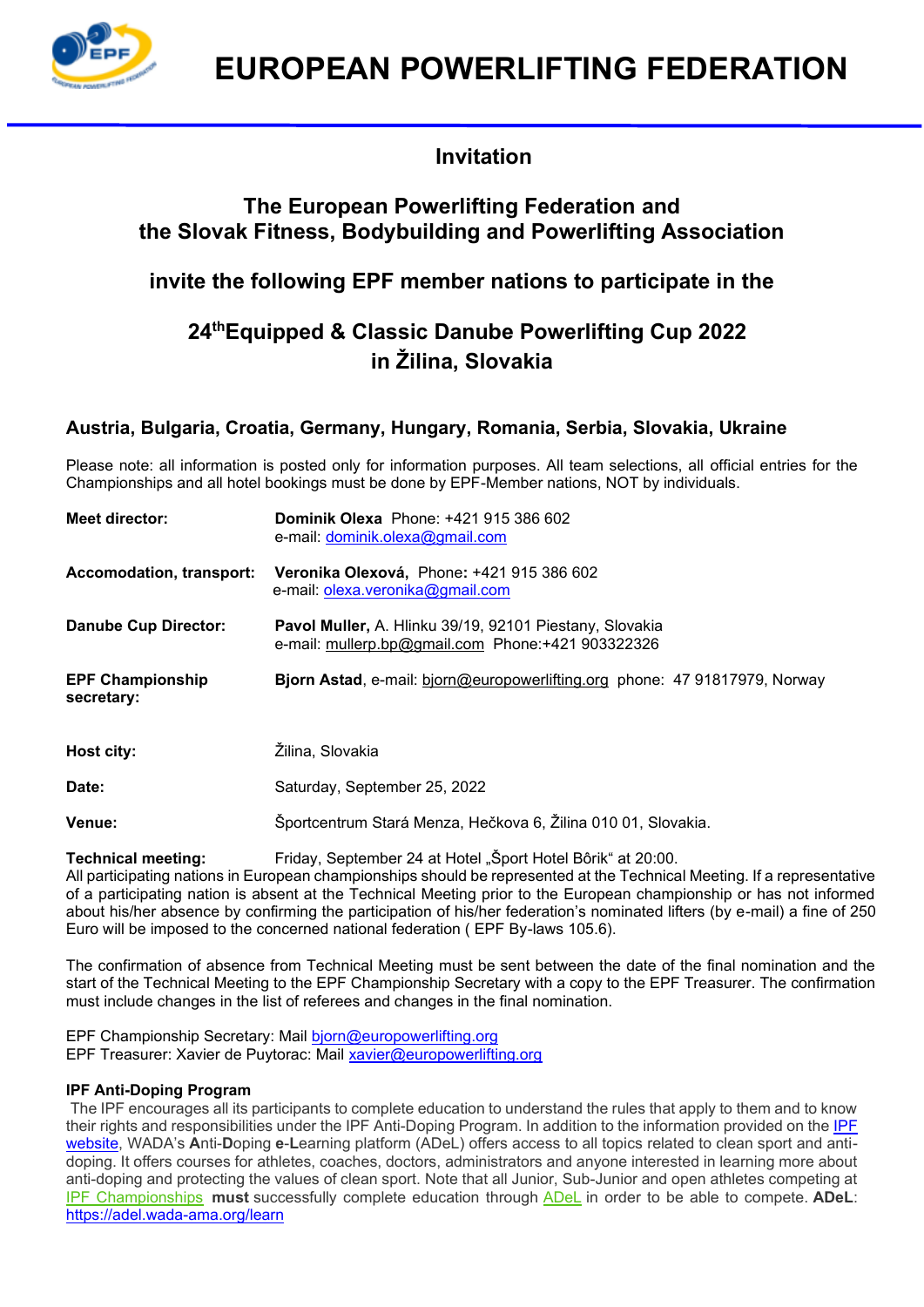#### **Hotels:**

| Šport Hotel Bôrik     | Address: Tajovskeho 1993/5, 010 01 Žilina                   |  |  |  |
|-----------------------|-------------------------------------------------------------|--|--|--|
| Single room:          | 48 EUR per night including breakfast                        |  |  |  |
| Double room:          | 56 EUR per night including breakfast                        |  |  |  |
| Triple room:          | 64 EUR per night including breakfast                        |  |  |  |
| <b>Hotel Slovakia</b> | Address: Antona Bernoláka 3231/2A, 01001 Žilina             |  |  |  |
| Single room:          | 38 EUR per night including breakfast                        |  |  |  |
| Double room:          | 72 EUR per night including breakfast                        |  |  |  |
|                       | Ubytovacie zariadenie Hliny Address: Hlinská, 010 01 Žilina |  |  |  |
| Single room:          | 20 EUR per night without breakfast                          |  |  |  |

Prices include VAT and all town charges. Payment after arrival at hotel´s can be done by card (VISA, Master Card) or in cash.

All athletes/nations are responsible for payment of their hotel expenses.

Double room: 26 EUR per night without breakfast

#### *Note 1:*

All rooms must be booked at the latest– **31st August 2022.** After the deadline the organizer cannot guarantee accommodations. All athletes, coaches, referees and officials from each federation must stay in the official hotel for all days in their attendance of the championship. Failure to comply will have the effect that they will not receive accreditation and will be excluded from the championship.

The organizer will not be responsible for any hotel bills of the participating nations. All delegates must pay **directly their rooms** by bank transfer or at the arrival at the Hotel.

#### *Note 2:*

**3 September 2022** is the latest date for any removal of nominated lifters, cancellation of booked hotel rooms **– 21 days prior to the Technical Meeting.**

If not cancelled in time, federations have to pay the reserved hotel rooms.

If requested visa is not obtained, the hotel must be notifed latest 21 days prior to the technical meeting to cancel the reservation.

**Referees:** Any nation participating in Championships with more than 3 lifters must include at least one international referee.

For referees **10 September 2022 (14 days prior to the Technical Meeting)** is the latest day for changes of categories for which referee has been allocated in the final nomination which his national Federation sent to Championships Secretary.

The referee's final nomination is stated at the EPF website (Referees/Jury under Upcoming Events). If referees do not indicate changes to the Championships Secretary during that time, referees are obliged to be available for the original categories by the final nomination.

However, federations may allocate duties between their own referees latest at the technical meeting upon agreement by the appointed technical committee member. Any changes, withdrawal or no show up by a referee regarding the allocated duty after the technical meeting, may impose a warning or €100 in fine dependent of the reason and decided by the jury in cooperation with the appointed technical committee member.

#### **Confirmation of the referees participation.**

It is the responsibility of each Federation to validly confirm in the final nomination in which categories their referees will be available, or cancel the referees who will not participate in the Championships.

#### **Important warning for referees** (105.13)

If a referee(s) from that nation is not present or, if present, is not available to act in the capacity of either referee or member of jury at least two days during the championship/cup, the lifters are allowed to take part, but a fine of Euro 1000 has to be paid by the nation for each missing referee.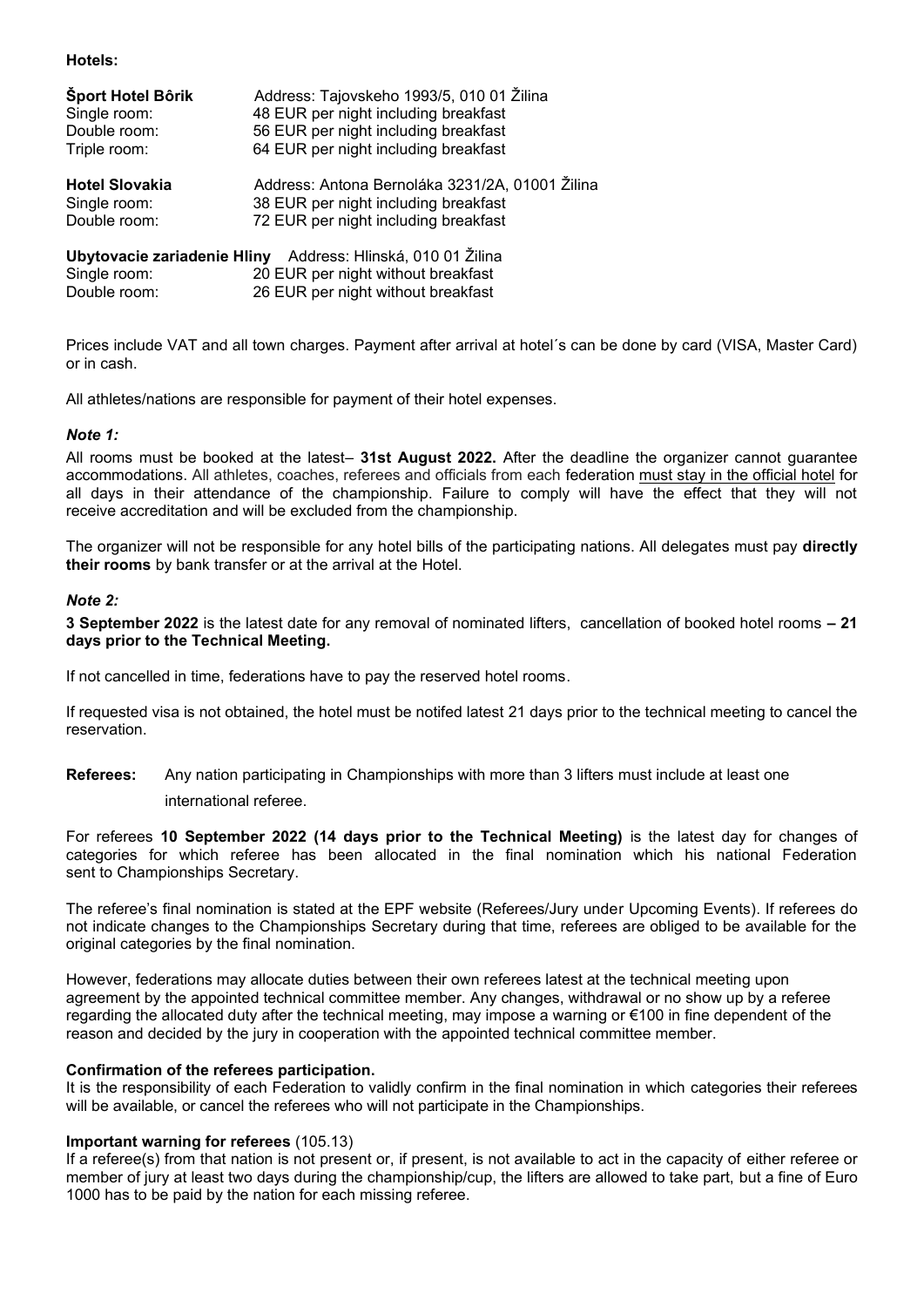#### **Arrivals/Transportation:**

Transport if need it from railway station Zilina to the hotels is 4 EUR.

Please send your detailed travel itinerary to Meet Director with copy to Accommodation - Transport Official so that the transfer can be provided.

#### **Teams competition:**

Invited from each federation is one team for Men and one team for Women equipped and classic (maximum 4 lifters on each team). The best 3 lifters of each team by IPF points will count for the Cup awards. Winner in Equipped and in Classic teams will receive the Danube Cup. The organizing federation can also nominate 2 teams of Women and Men Equipped and Classic competition. The members of the different teams per nation must be specified at the Technical Meeting.

| Individual awards:        | In each weight category the first three lifters will receive medals for total.<br>All participants will receive certification.                                                                      |  |  |  |  |
|---------------------------|-----------------------------------------------------------------------------------------------------------------------------------------------------------------------------------------------------|--|--|--|--|
| Scales:                   | Scales available at venue and at the hotel                                                                                                                                                          |  |  |  |  |
| Flag and anthem:          | Will be provided by the organizer.                                                                                                                                                                  |  |  |  |  |
|                           | Opening ceremony: Saturday 25 September at 9:30 at venue. One representative (either lifter or official)<br>from each participating country shall take part at the ceremony.                        |  |  |  |  |
| <b>Closing banquet:</b>   | Saturday 25 September 2022 at 20:00 at Hotel "Sport Hotel Bôrik".<br>Price $30 \epsilon$ per person paid to the organizer.<br>The number of banquet tickets must be ordered at the Nomination form. |  |  |  |  |
| <b>Participation fee:</b> | 90 € for each lifter must be paid by bank transfer to the EPF bank<br>account before the Technical meeting.                                                                                         |  |  |  |  |
| <b>Anti-Doping fee:</b>   | 60 € for each lifter must be paid by bank transfer to the EPF bank account<br>before the Technical meeting.                                                                                         |  |  |  |  |
| <b>EPF Invoices:</b>      | The invoice must be sent to the nominated federations by the EPF Treasurer at the latest 14 days<br>prior to the day of the Technical Meeting for each of the European Championships                |  |  |  |  |
|                           | All invoices are published at the EPF web (www.europowerlifting.org) under "SERVICES" >><br>"INVOICES". Every member federation may go to the EPF web-site and download their invoices.             |  |  |  |  |
| <b>Nominations:</b>       | Team nomination forms must be in the hands of the:                                                                                                                                                  |  |  |  |  |

1. Meet director Dominik Olexa E-mail: dominik.olexa@gmail.com Phone: +421 915386602

2. Dabube Cup Director Pavol Muller, e-mail: [mullerp.bp@gmail.com,](mailto:mullerp.bp@gmail.com) Phone:+421 903322326

3. EPF Championship secretary **Astad**, e-mail: [bjorn@europowerlifting.org](mailto:bjorn@europowerlifting.org) phone: 47 91817979, Norway not later than:

- **Preliminary: 27 July 2022** complete filled in preliminary form must be sent. complete filled in preliminary form must be sent. No final nomination will be accepted if a complete filled in preliminary nomination form was not sent in time.
- **Final: 4 September 2022 -** later entries sent on next days will not be accepted. Sending of the final nomination is obligatory!!!

Final nomination must be sent not later than 21 days before the date of the Championships, and must be made only from lifters nominated in Preliminary nomination of the Championship. This is inclusive of reserve lifters. A nominated reserve lifter may replace a preliminary nominated lifter from the same federation. If a reserve lifter do not replace any lifter, he/she must be withdrawn from the final nomination and will not take part in the championships.

The weight category of each lifter in the final selection (final nomination) is mandatory. After the final nomination no changes in the weight category in which the lifter is nominated will be allowed*.*

All lifters are expected to present passports and other required documents at the weigh-in.